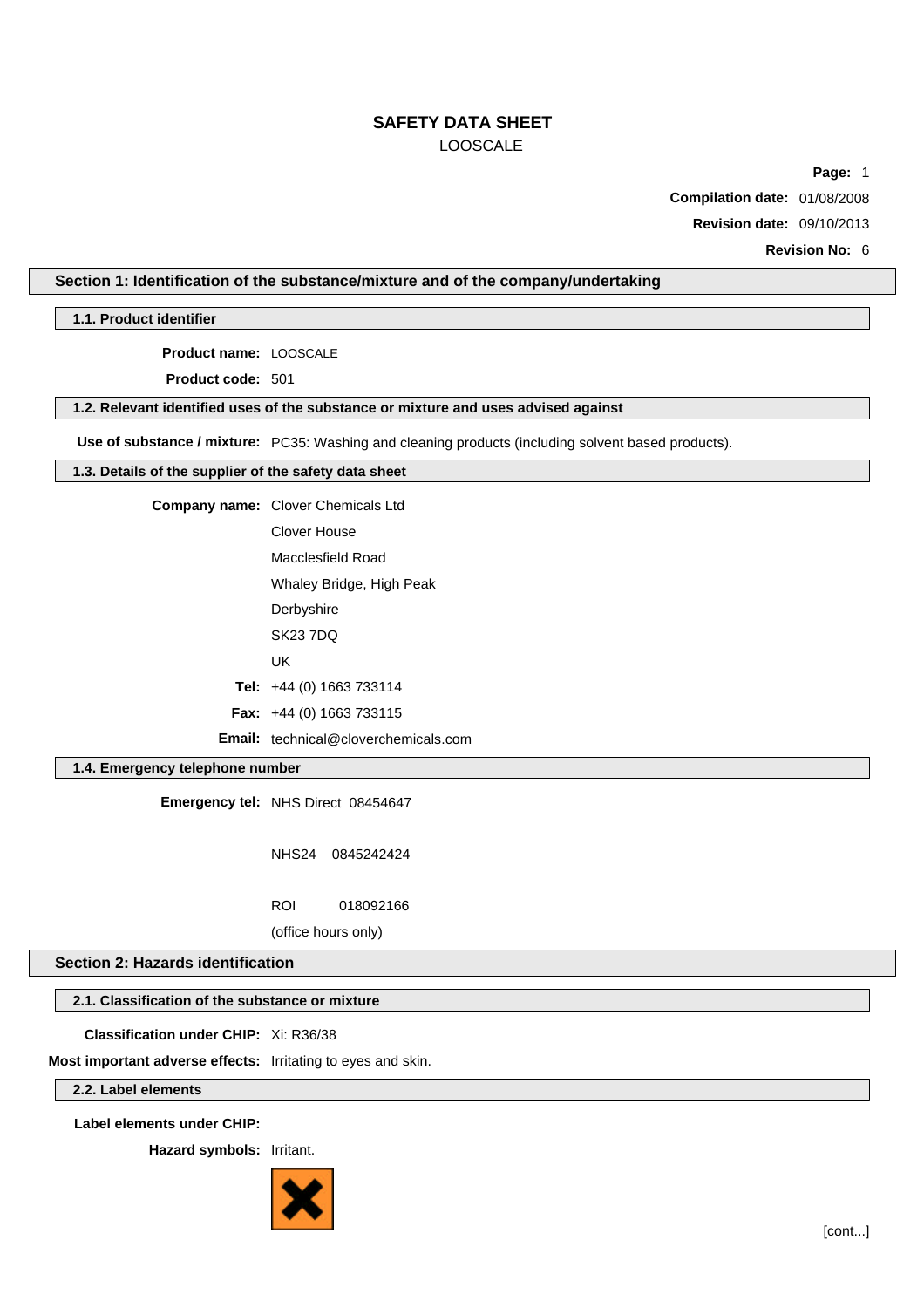**Risk phrases:** R36/38: Irritating to eyes and skin.

**Safety phrases:** S2: Keep out of the reach of children.

S26: In case of contact with eyes, rinse immediately with plenty of water and seek medical advice.

S27: Take off immediately all contaminated clothing.

**2.3. Other hazards**

**PBT:** This product is not identified as a PBT substance.

#### **Section 3: Composition/information on ingredients**

**3.2. Mixtures**

#### **Hazardous ingredients:**

HYDROCHLORIC ACID

| <b>EINECS</b> | CAS | <b>CHIP Classification</b> | <b>CLP Classification</b>               | Percent |
|---------------|-----|----------------------------|-----------------------------------------|---------|
| 231-595-7     | -   | C: R34: Xi: R37            | Skin Corr. 1B: H314; STOT SE 3:<br>H335 | 5-10%   |

#### BIS(2-HYDROXYETHYL)OLEYLAMINE

|  |  |  | $V_{\rm m}$<br>- N.<br>37<br>, IN: R50<br>AN. RZZ,<br>$\ddotsc$<br>_____ |  | 1% |
|--|--|--|--------------------------------------------------------------------------|--|----|
|--|--|--|--------------------------------------------------------------------------|--|----|

# **Section 4: First aid measures**

**4.1. Description of first aid measures**

**Skin contact:** Wash immediately with plenty of soap and water.

- **Eye contact:** Bathe the eye with running water for 15 minutes. Transfer to hospital for specialist examination.
	- **Ingestion:** Do not induce vomiting. Wash out mouth with water. If conscious, give half a litre of water to drink immediately. Transfer to hospital as soon as possible.

**Inhalation:** Remove casualty from exposure ensuring one's own safety whilst doing so. If

conscious, ensure the casualty sits or lies down. If unconscious and breathing is OK,

place in the recovery position. Transfer to hospital as soon as possible.

## **4.2. Most important symptoms and effects, both acute and delayed**

**Skin contact:** There may be irritation and redness at the site of contact.

**Eye contact:** There may be irritation and pain.

**Ingestion:** There may be soreness and redness of the mouth and throat.

**Inhalation:** There may be irritation of the throat with a feeling of tightness in the chest.

**Delayed / immediate effects:** Immediate effects can be expected after short-term exposure.

# **4.3. Indication of any immediate medical attention and special treatment needed**

**Immediate / special treatment:** Eye bathing equipment should be available on the premises.

**Page:** 2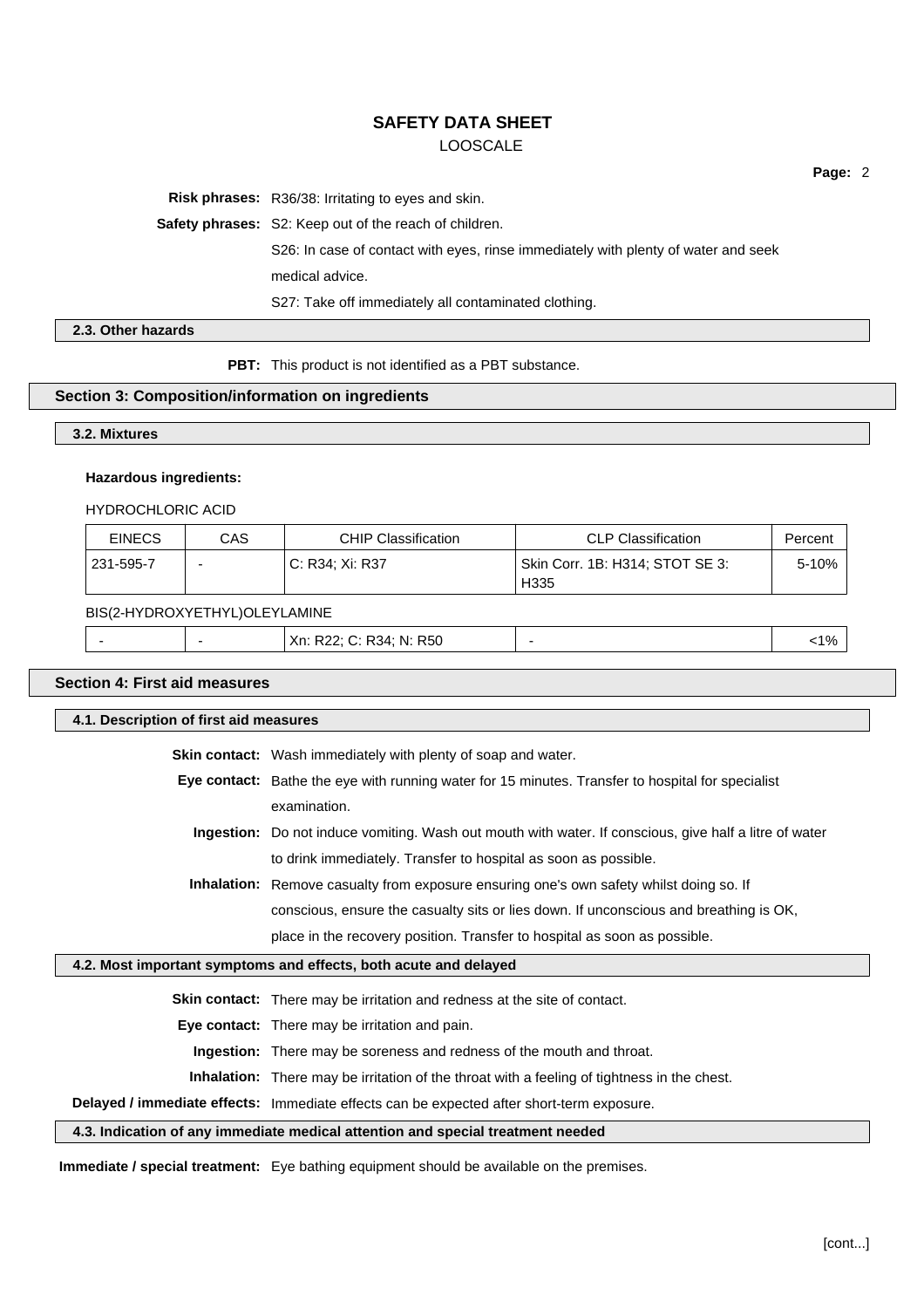**Page:** 3

#### **Section 5: Fire-fighting measures**

#### **5.1. Extinguishing media**

**Extinguishing media:** Water. Water spray.

#### **5.2. Special hazards arising from the substance or mixture**

**Exposure hazards:** In combustion emits toxic fumes of hydrogen chloride / phosgene.

**5.3. Advice for fire-fighters**

**Advice for fire-fighters:** Wear self-contained breathing apparatus. Wear protective clothing to prevent contact with skin and eyes.

#### **Section 6: Accidental release measures**

#### **6.1. Personal precautions, protective equipment and emergency procedures**

**Personal precautions:** Refer to section 8 of SDS for personal protection details. Turn leaking containers

leak-side up to prevent the escape of liquid.

## **6.2. Environmental precautions**

**Environmental precautions:** Do not discharge into drains or rivers.

#### **6.3. Methods and material for containment and cleaning up**

**Clean-up procedures:** Transfer to a suitable container.

#### **6.4. Reference to other sections**

**Reference to other sections:** Refer to section 8 of SDS.

## **Section 7: Handling and storage**

# **7.1. Precautions for safe handling**

#### **7.2. Conditions for safe storage, including any incompatibilities**

**Storage conditions:** Store in cool, well ventilated area. Keep container tightly closed.

**Suitable packaging:** Polyethylene.

**7.3. Specific end use(s)**

**Specific end use(s):** No data available.

#### **Section 8: Exposure controls/personal protection**

**8.1. Control parameters**

**Hazardous ingredients:**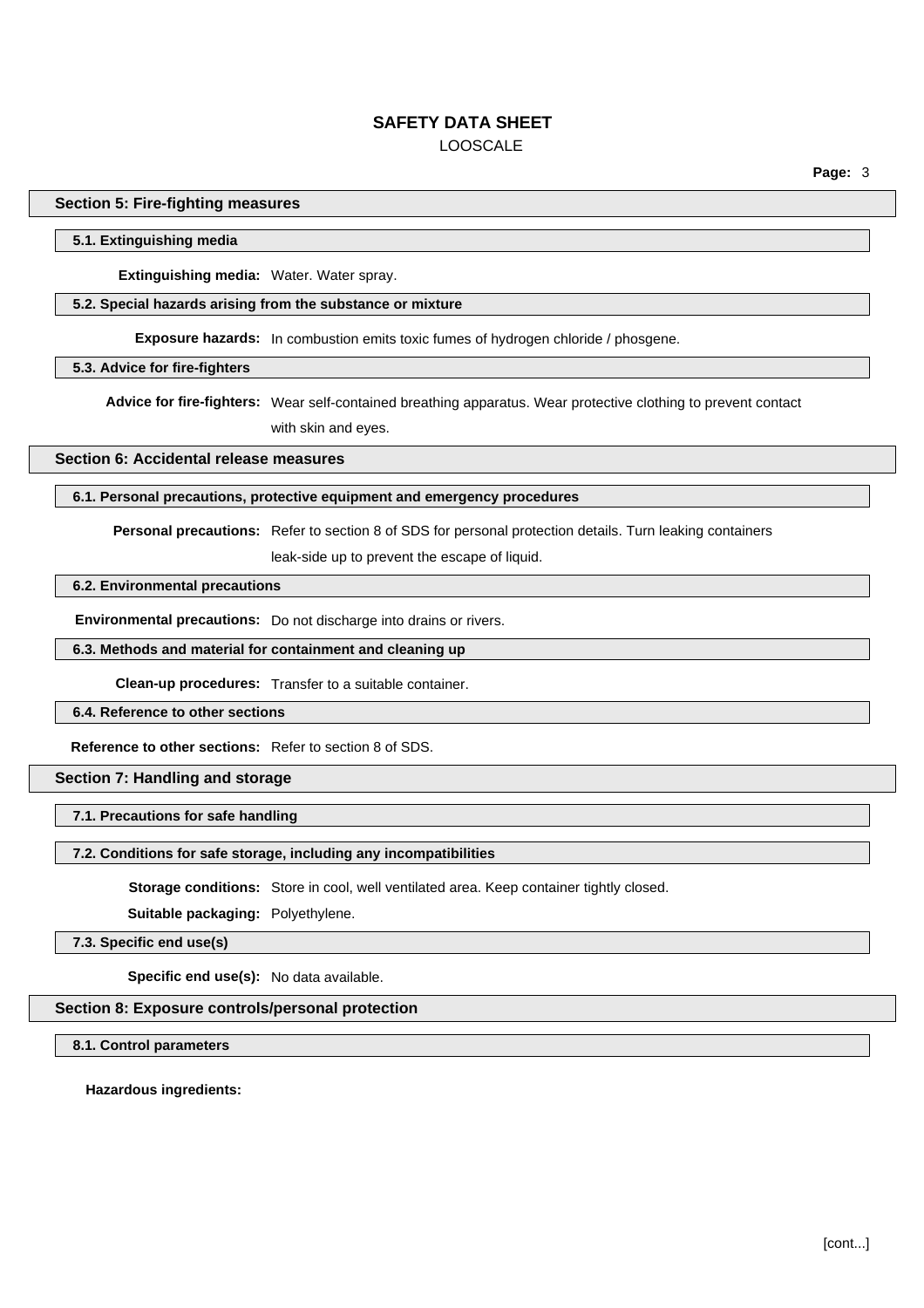**Page:** 4

### **HYDROCHLORIC ACID...100%**

#### Workplace exposure limits: **Respirable dust** Respirable dust

| State | 8 hour TWA   | 15 min. STEL          | 8 hour TWA               | 15 min. STEL |  |
|-------|--------------|-----------------------|--------------------------|--------------|--|
| UK    | ppm ; 2mg/m3 | $5$ ppm; $8$ mg/m $3$ | $\overline{\phantom{0}}$ |              |  |

#### **8.1. DNEL/PNEC Values**

## **DNEL / PNEC** No data available.

**8.2. Exposure controls**

**Respiratory protection:** Respiratory protection not required.

**Hand protection:** Gloves (acid resistant).

**Eye protection:** Safety glasses with side-shields.

**Skin protection:** Protective clothing.

## **Section 9: Physical and chemical properties**

#### **9.1. Information on basic physical and chemical properties**

|                                     | <b>State: Liquid</b>                             |                          |
|-------------------------------------|--------------------------------------------------|--------------------------|
| Colour: Blue                        |                                                  |                          |
|                                     | <b>Odour: Pleasant</b>                           |                          |
| <b>Evaporation rate: Moderate</b>   |                                                  |                          |
|                                     | <b>Oxidising:</b> Non-oxidising (by EC criteria) |                          |
| <b>Solubility in water: Soluble</b> |                                                  |                          |
| Viscosity: Viscous                  |                                                  |                          |
| <b>Boiling point/range°C: 100</b>   | Melting point/range°C: 0                         |                          |
| Relative density: 1.04              |                                                  | <b>pH:</b> $1\% = 1 - 2$ |
|                                     |                                                  |                          |

#### **9.2. Other information**

**Other information:** No data available.

# **Section 10: Stability and reactivity**

**10.1. Reactivity**

**Reactivity:** Stable under recommended transport or storage conditions.

**10.2. Chemical stability**

**Chemical stability:** Stable under normal conditions.

# **10.3. Possibility of hazardous reactions**

**Hazardous reactions:** Hazardous reactions will not occur under normal transport or storage conditions.

#### **10.4. Conditions to avoid**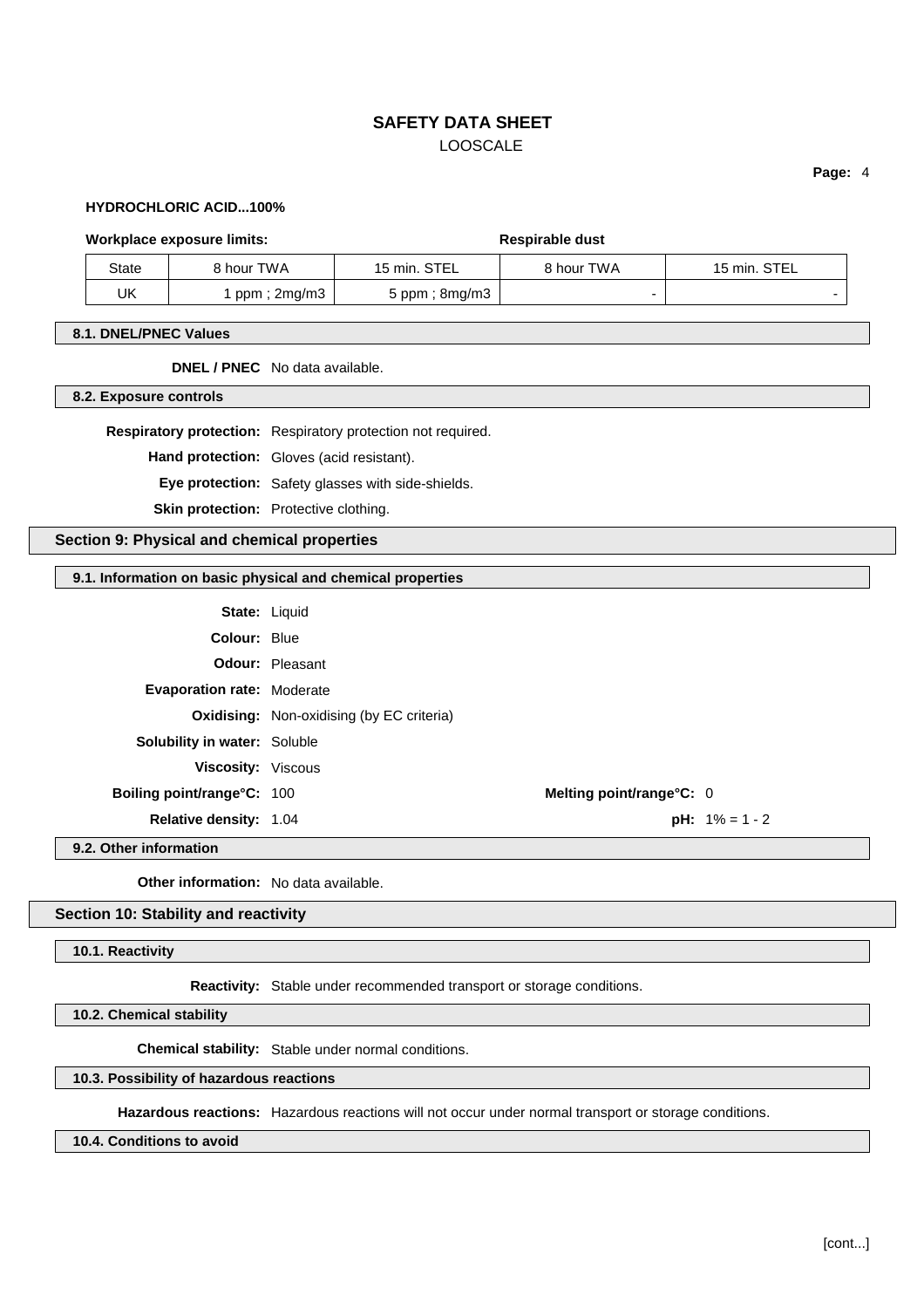#### **10.5. Incompatible materials**

**Materials to avoid:** Oxidising agents.

#### **10.6. Hazardous decomposition products**

**Haz. decomp. products:** In combustion emits toxic fumes of hydrogen chloride / phosgene.

**Section 11: Toxicological information**

**11.1. Information on toxicological effects**

#### **Relevant effects for mixture:**

| Effect     | Route   | <b>Basis</b>          |
|------------|---------|-----------------------|
| Irritation | OPT DRM | Hazardous: calculated |

**Symptoms / routes of exposure**

**Skin contact:** There may be irritation and redness at the site of contact.

**Eye contact:** There may be irritation and pain.

**Ingestion:** There may be soreness and redness of the mouth and throat.

**Inhalation:** There may be irritation of the throat with a feeling of tightness in the chest.

**Delayed / immediate effects:** Immediate effects can be expected after short-term exposure.

**Section 12: Ecological information**

**12.1. Toxicity**

**Ecotoxicity values:** No data available.

## **12.2. Persistence and degradability**

**Persistence and degradability:** Biodegradable.

**12.3. Bioaccumulative potential**

**Bioaccumulative potential:** No bioaccumulation potential.

**12.4. Mobility in soil**

**Mobility:** Soluble in water.

**12.5. Results of PBT and vPvB assessment**

**PBT identification:** This product is not identified as a PBT substance.

**12.6. Other adverse effects**

#### **Section 13: Disposal considerations**

**13.1. Waste treatment methods**

**Disposal of packaging:** Dispose of as normal industrial waste.

**NB:** The user's attention is drawn to the possible existence of regional or national regulations regarding disposal.